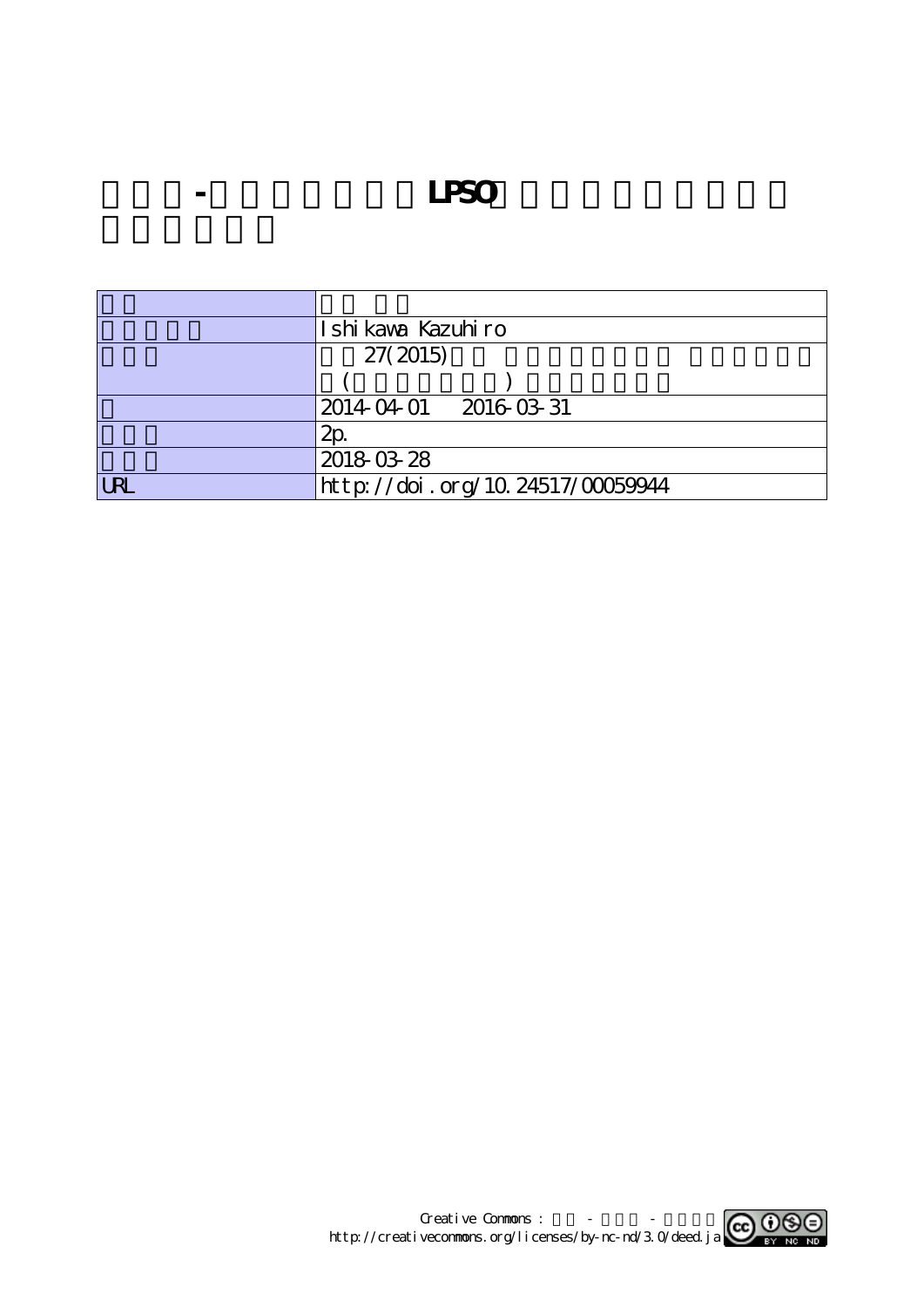## 水素化-脱水素化によるLPSO構造の安定性評価と形成過程の解明 Publicly

| <b>Project Area</b>                                      | Materials Science of synchronized LPSO structure -Innovative Development of Next-Generation Lightweight Structural Materials-                                                                                                                                                                                                                                                                                                                                                                                                                                                                                                                                                                                                                                       | All<br>$\checkmark$ |  |  |
|----------------------------------------------------------|---------------------------------------------------------------------------------------------------------------------------------------------------------------------------------------------------------------------------------------------------------------------------------------------------------------------------------------------------------------------------------------------------------------------------------------------------------------------------------------------------------------------------------------------------------------------------------------------------------------------------------------------------------------------------------------------------------------------------------------------------------------------|---------------------|--|--|
| Project/Area Number                                      | 26109708                                                                                                                                                                                                                                                                                                                                                                                                                                                                                                                                                                                                                                                                                                                                                            |                     |  |  |
| <b>Research Category</b>                                 | Grant-in-Aid for Scientific Research on Innovative Areas (Research in a proposed research area)                                                                                                                                                                                                                                                                                                                                                                                                                                                                                                                                                                                                                                                                     |                     |  |  |
| <b>Allocation Type</b>                                   | Single-year Grants                                                                                                                                                                                                                                                                                                                                                                                                                                                                                                                                                                                                                                                                                                                                                  |                     |  |  |
| <b>Review Section</b>                                    | Science and Engineering                                                                                                                                                                                                                                                                                                                                                                                                                                                                                                                                                                                                                                                                                                                                             |                     |  |  |
| <b>Research Institution</b>                              | Kanazawa University                                                                                                                                                                                                                                                                                                                                                                                                                                                                                                                                                                                                                                                                                                                                                 |                     |  |  |
| <b>Principal Investigator</b>                            | 石川 和宏<br>金沢大学, 機械工学系, 教授 (10312448)                                                                                                                                                                                                                                                                                                                                                                                                                                                                                                                                                                                                                                                                                                                                 |                     |  |  |
| <b>Project Period (FY)</b>                               | 2014-04-01 - 2016-03-31                                                                                                                                                                                                                                                                                                                                                                                                                                                                                                                                                                                                                                                                                                                                             |                     |  |  |
| <b>Project Status</b>                                    | Completed (Fiscal Year 2015)                                                                                                                                                                                                                                                                                                                                                                                                                                                                                                                                                                                                                                                                                                                                        |                     |  |  |
| <b>Budget Amount *help</b>                               | ¥9,230,000 (Direct Cost: ¥7,100,000, Indirect Cost: ¥2,130,000)<br>Fiscal Year 2015: ¥4,680,000 (Direct Cost: ¥3,600,000, Indirect Cost: ¥1,080,000)<br>Fiscal Year 2014: ¥4,550,000 (Direct Cost: ¥3,500,000, Indirect Cost: ¥1,050,000)                                                                                                                                                                                                                                                                                                                                                                                                                                                                                                                           |                     |  |  |
| <b>Keywords</b>                                          | LPSO / 水素貯蔵 / 構造変化 / X線回折 / 水素吸蔵 / Mg合金 / 相安定性                                                                                                                                                                                                                                                                                                                                                                                                                                                                                                                                                                                                                                                                                                                      |                     |  |  |
| <b>Outline of Annual Research</b><br><b>Achievements</b> | タイプ II 型Mg-Gd-Zn合金の熱処理による組織および構造変化と水素化挙動について調べた。Mg85Zn6Gd9合金は鋳造状態でMgとZnGdからなる層状組織を形<br>成していた。X線回折の結果、鋳造合金中に長周期性を有する相は観察されなかった。400℃で P C T 試験を行ったところ、水素圧が0.1MPa以下で0.2H/M程<br>度の水素を吸蔵することが分かった。さらに、1.3MPa付近で圧力プラトーが観察さた。vantHoff解析の結果、このプラトー圧の成因はMq+H2→MqH2反応に<br>起因することが分かった。4MPaで1.8H/M程度の水素を吸蔵した。水素化後の試料中にはMgH2、GdH3、MgZn2が観察され、試料が完全に分解することが分<br>かった。<br>Mg85Zn6Gd9合金をアルゴン雰囲気下で400℃で熱処理すると、鋳造状態で観察された層状組織は消失し、ZnGd母相中にMgリッチ相が析出した組織に変化し<br>た。X線回折の結果、20=4.8℃付近に長周期性を示すブラッグピークが観察された。熱処理によりMgリッチ相中にLPSO相が形成されたと考えられる。この<br>合金を400℃でPCT測定すると、0.1MPaで0.2H/M程度の水素を吸蔵し、1.3MPa付近でプラトー圧が観察された。この合金の水素吸蔵特性は鋳造合金とほぼ同<br>じであった。水素化後には、鋳造材と同様に試料は完全に分解しており、長周期性を有する相は観察できなかった。<br>以上より、鋳造状態ではLPSO相が観察されない合金でも熱処理によりLPSO相が生成するが、LPSO相の安定性はそれほど高くないため、不均化反応により分解<br>することが分かった。 |                     |  |  |
| <b>Research Progress Status</b>                          | 27年度が最終年度であるため、記入しない。                                                                                                                                                                                                                                                                                                                                                                                                                                                                                                                                                                                                                                                                                                                                               |                     |  |  |
| <b>Strategy for Future Research</b><br><b>Activity</b>   | 27年度が最終年度であるため、記入しない。                                                                                                                                                                                                                                                                                                                                                                                                                                                                                                                                                                                                                                                                                                                                               |                     |  |  |

## Report (2 results)

2015 [Annual Research](https://kaken.nii.ac.jp/en/report/KAKENHI-PUBLICLY-26109708/261097082015jisseki/) Report

2014 [Annual Research](https://kaken.nii.ac.jp/en/report/KAKENHI-PUBLICLY-26109708/261097082014jisseki/) Report

## Research Products (11 results)

|                                                                                                                     |     | All             | 2016 | 2015         | 2014            |
|---------------------------------------------------------------------------------------------------------------------|-----|-----------------|------|--------------|-----------------|
|                                                                                                                     | All | Journal Article |      | Presentation |                 |
| [Journal Article] Hydrogenation behavior of Mq85Zn6Y9 crystalline alloy with long period stacking ordered structure |     |                 |      |              | $2015 \times$   |
| [Presentation] Hydrogenation behaviour and structural change of LPSO Mg-based alloys                                |     |                 |      |              | $2016$ $\times$ |
| [Presentation] 長周期積層規則構造を有するMg合金の水素化                                                                                |     |                 |      |              | $2015 \times$   |
| [Presentation] Hydrogenation and Structural Change of LPSO-Mg85Zn6Y9 Alloy                                          |     |                 |      |              | $2015 \times$   |
| [Presentation] 長周期積層規則(LPSO)構造を有するマグネシウム合金の水素化・脱水素化による構造変化                                                          |     |                 |      |              | $2015$ $\times$ |
| [Presentation] 長期積層規則(LPSO)構造を有するMg85Zn6Y9合金の水素化・脱水素化による構造変化                                                        |     |                 |      |              | $2015 \times$   |
| [Presentation] 長周期積層規則構造を有するMg合金の水素化                                                                                |     |                 |      |              | $2014 \times$   |
| [Presentation] Hydrogenation behavior and structural change of LPSO Mg-Zn-Y alloys                                  |     |                 |      |              | $2014 \times$   |